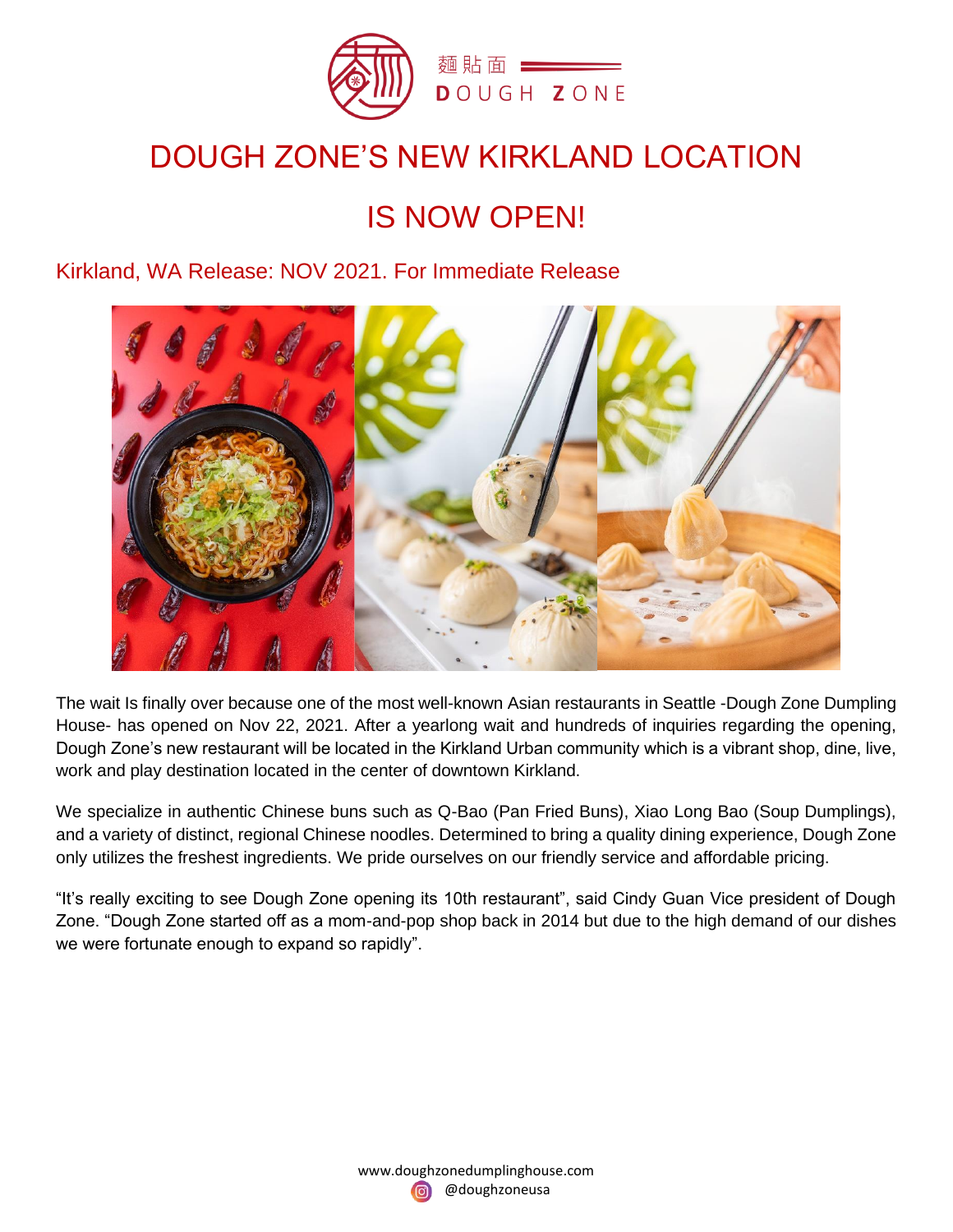

#### **Our Dishes**

Dough Zone offers an extensive yet affordable dining experience with a selection of expertly crafted dumplings, freshly made noodles, high-quality meats, local vegetables, and more.

**Appetizers and Vegetables** – Dough Zone features a wide variety of appetizers and vegetable dishes that pair perfectly well with noodles and dumplings. The sweet & sour cucumber is a beautifully arranged salad coated with a house-made sweet and sour dressing. The kale salad with 2 dressing options is made with quickly blanched kale that brightens its color and at the same time retains its natural vitamins and minerals.

**Xiao Long Bao –** Dough Zone's soup dumplings come in 3 traditional flavors and feature premium ingredients – Berkshire-Duroc pork, "no antibiotics ever" chicken & Berkshire-Duroc pork with crab meat. Our chefs proudly use a secret traditional recipe in order to create the savory soupy filling inside these signature xiao long bao. By adding aspic to seasoned moist meat filling and steaming, the jelly will liquefy into a broth and fill the traditional steamed bun with juiciness and savory goodness. These were traditionally steamed inside a little bamboo basket, thus the name Xiao (small) Long (basket) Bao (bun) was born.

**Q Bao -** One of our signature dishes Q-Bao is originally from the famous Shanghai Sheng Jian Bao (Pan Fried Buns). Our tasty Q-Bao 's is made and prepared with distinctively fresh ingredients in a traditional way of cooking. It is filled with moist Berkshire-Duroc pork, secret recipe aspic, and wrapped with dough. After being half steamed and half pan-fried, buns turn out perfectly soft on the top, crispy and crunchy on the bottom.

**Noodles–** Szechuan's specialty "Dan Dan Noodle" is one of the signature noodles at Dough Zone. A top-secret spicy sauce is added to the Dan Dan Noodle to bring spicy, and numbing flavors that make these noodles stand out from the rest. A Taiwanese classic "Beef noodle soup" is a customer favorite that is made with braised beef brisket and traditional ingredients (egg, tofu, green onion & cilantro). There are also Gluten-free and vegetarian options available which include the hot & sour clear noodle which is a noodle made from potato starch.

**Desserts –** Our one-of-a-kind dessert banana naan bread with whipped cream is a sweet recreation of traditional naan bread. The mango pancake, a beloved Hong Kong favorite combines mangos and whipped cream wrapped in a delicate crepe and topped with a dusting of powdered sugar.

### **Brand History**

Dough Zone Dumpling House was established in Seattle in 2014. The motivation behind the creation of Dough Zone was a desire to bring traditional homemade Chinese comfort food into a modern setting. Dough Zone opened its first store in Bellevue, WA and since then, Dough Zone has expanded into a chain with eight stores throughout the greater Seattle area as well as two Northern California branches in San Mateo, and Cupertino. We specialize in authentic Chinese buns like Q-Bao (Pan Fried Buns), Xiao Long Bao (Soup Dumplings), and a variety of distinct, regional Chinese noodles.